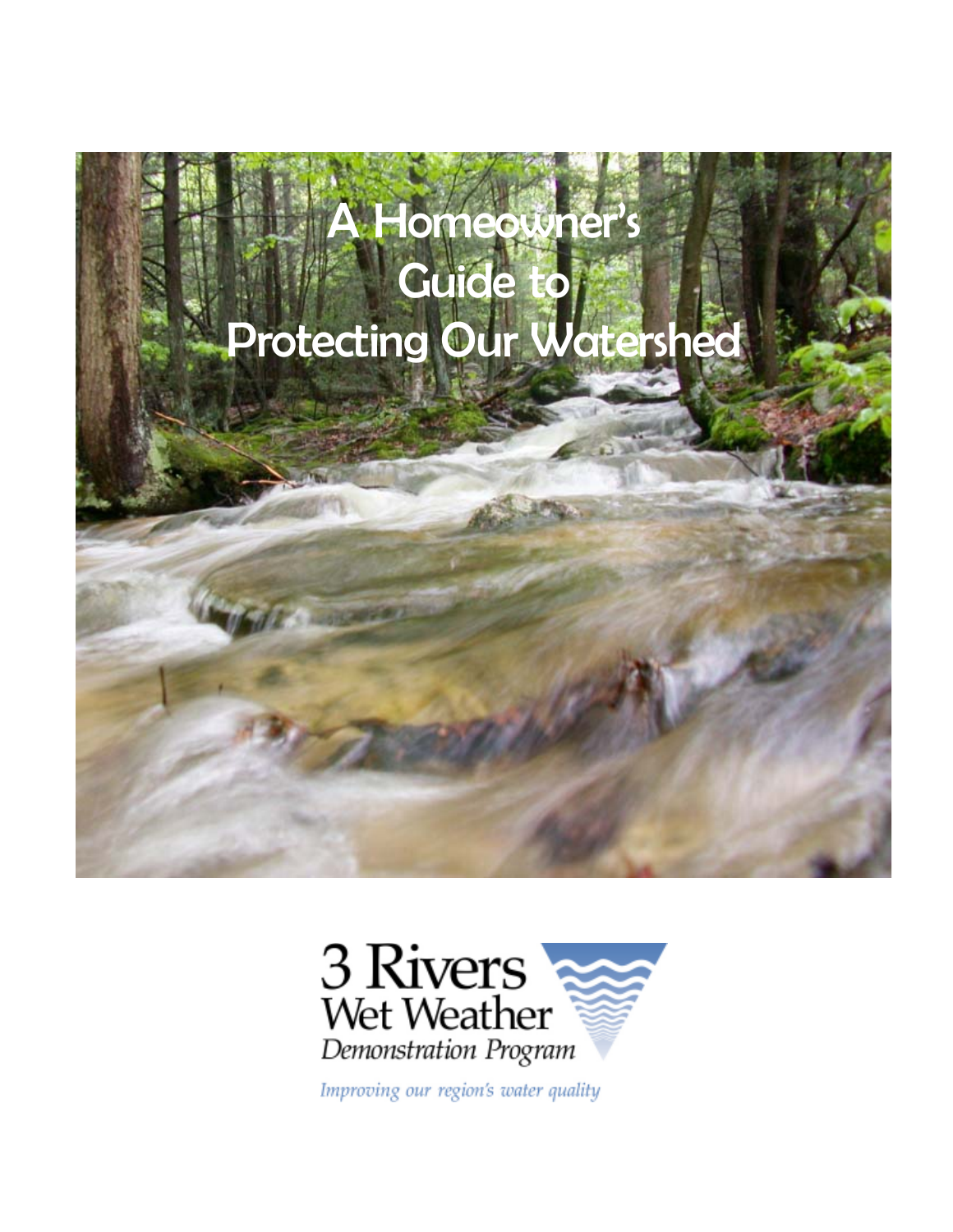# A Homeowner's Guide to **Protecting Our Watershed**

### **Table of Contents**

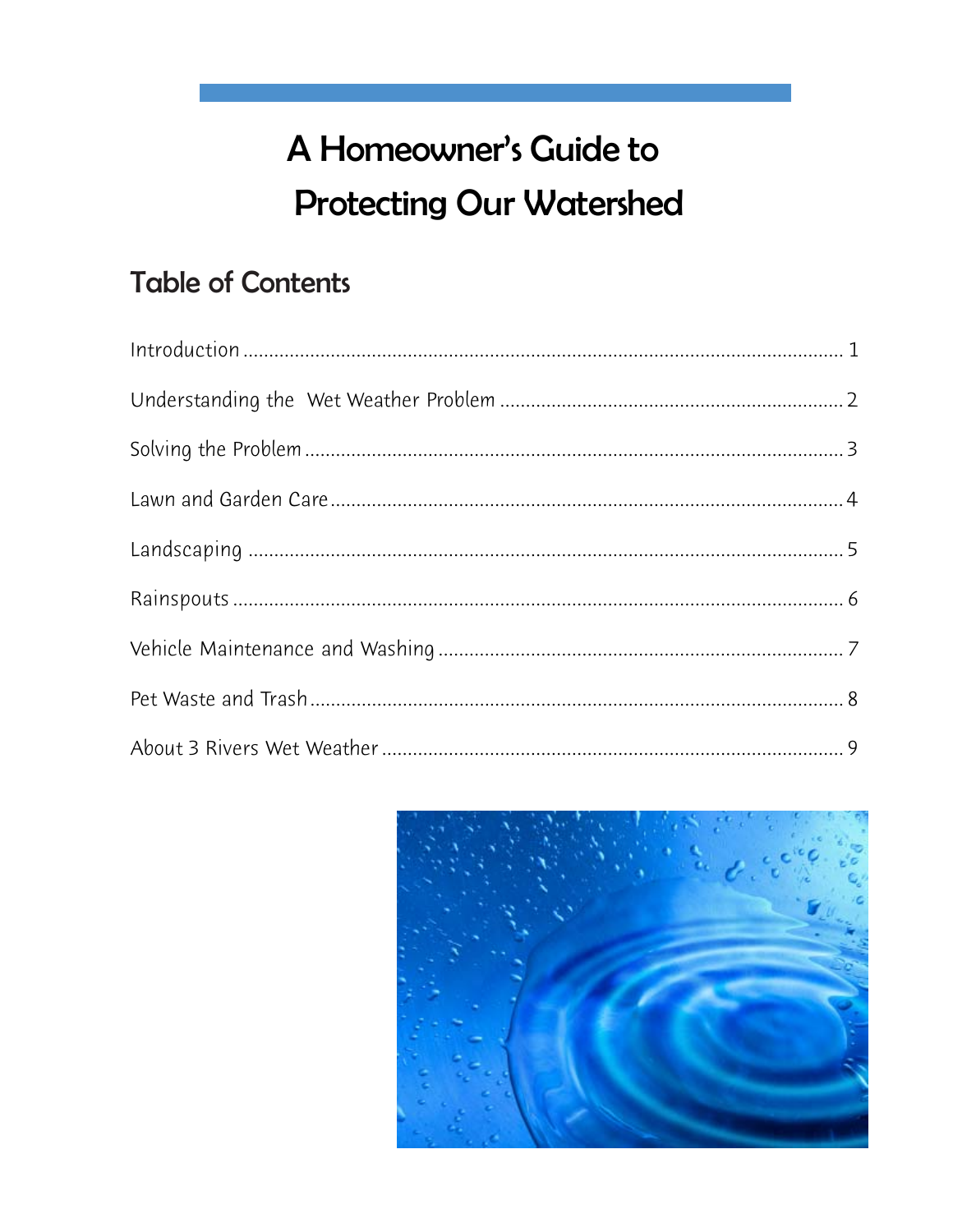**hank you for your interest in helping to protect our watershed. Nearly**<br> **protect our watershed. Nearly each time it rains in Southwestern Pennsylvania, our rivers and streams are overwhelmed with polluted stormwater and untreated sewage. This problem is widespread and complex it crosses all geographic boundaries affecting city neighborhoods and suburban**



**communities alike. But by working together and making positive**



**changes in our own backyards, we can help to safeguard our water resources and protect our watershed for generations to come.**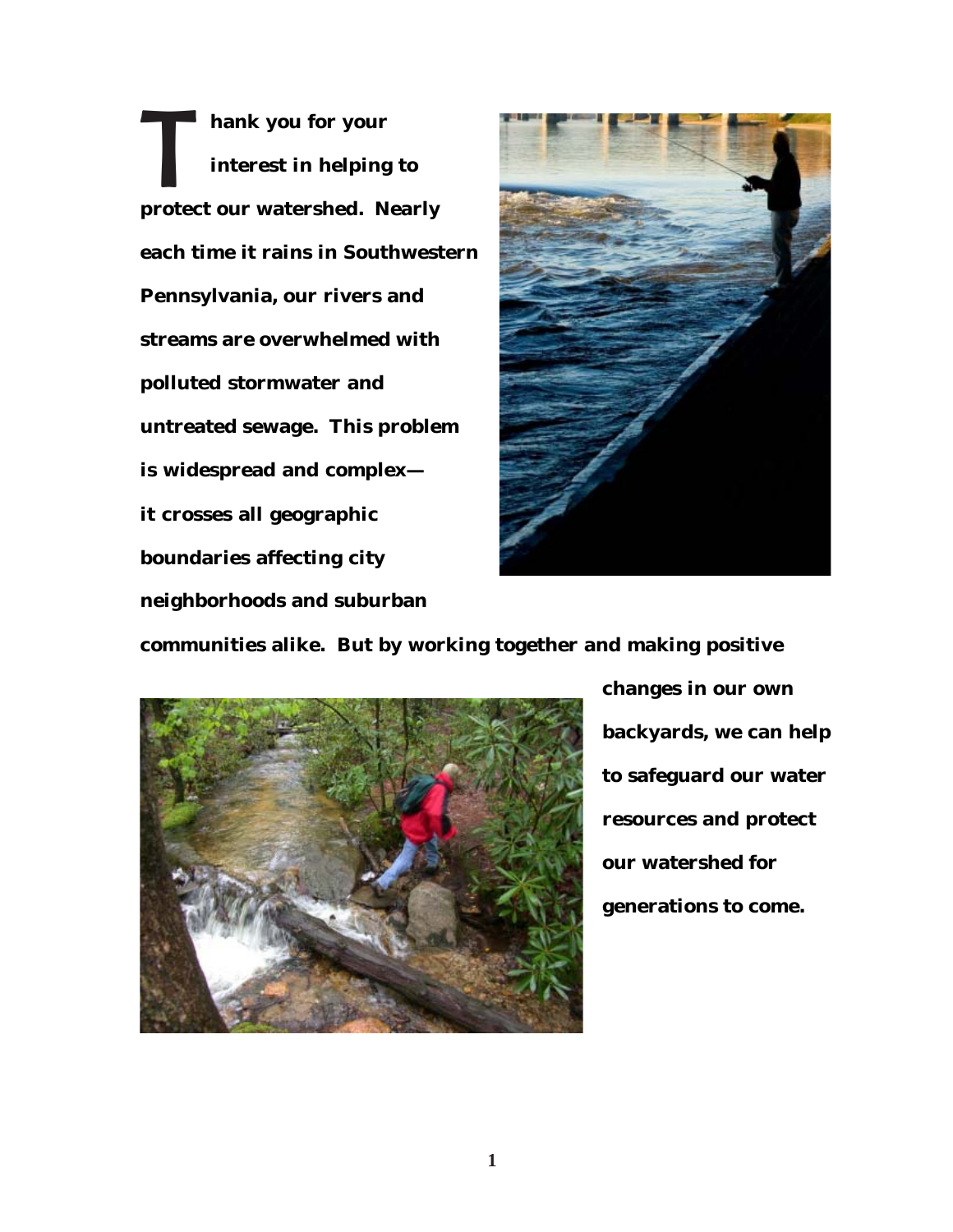# Understanding the Problem

When it rains or snow melts, extra stormwater

Untreated sewage isn't the only problem.

gets into our sewage collection system through direct connections or through leaky, cracked pipes. This extra volume of water overloads the sewage system pipes causing raw sewage to overflow at hundreds of locations before ever reaching the treatment plant. Untreated sewage



Polluted stormwater runoff carries pollutants such as pet waste, oil, dirt and litter, chemicals and lawn fertilizers directly to the streams and rivers, where they can harm the water quality. Even if your home is not near a stream or river, the runoff flows down the street into a ditch or storm drain

streams into waterways, overflows from manholes and backs up into homeowners' basements.

that eventually empties into a stream or lake, carrying pollutants with it.

And the effects of wet weather can last for days. During the recreational boating season, May 15- September 30, Allegheny County issues river advisories to warn individuals using the rivers to limit water contact when sewage overflows have likely contaminated the rivers with bacteria and viruses. Each time a river advisory is issued, it could last for several days after a rainfall. On average, river advisories are in effect at least half of the recreational season.

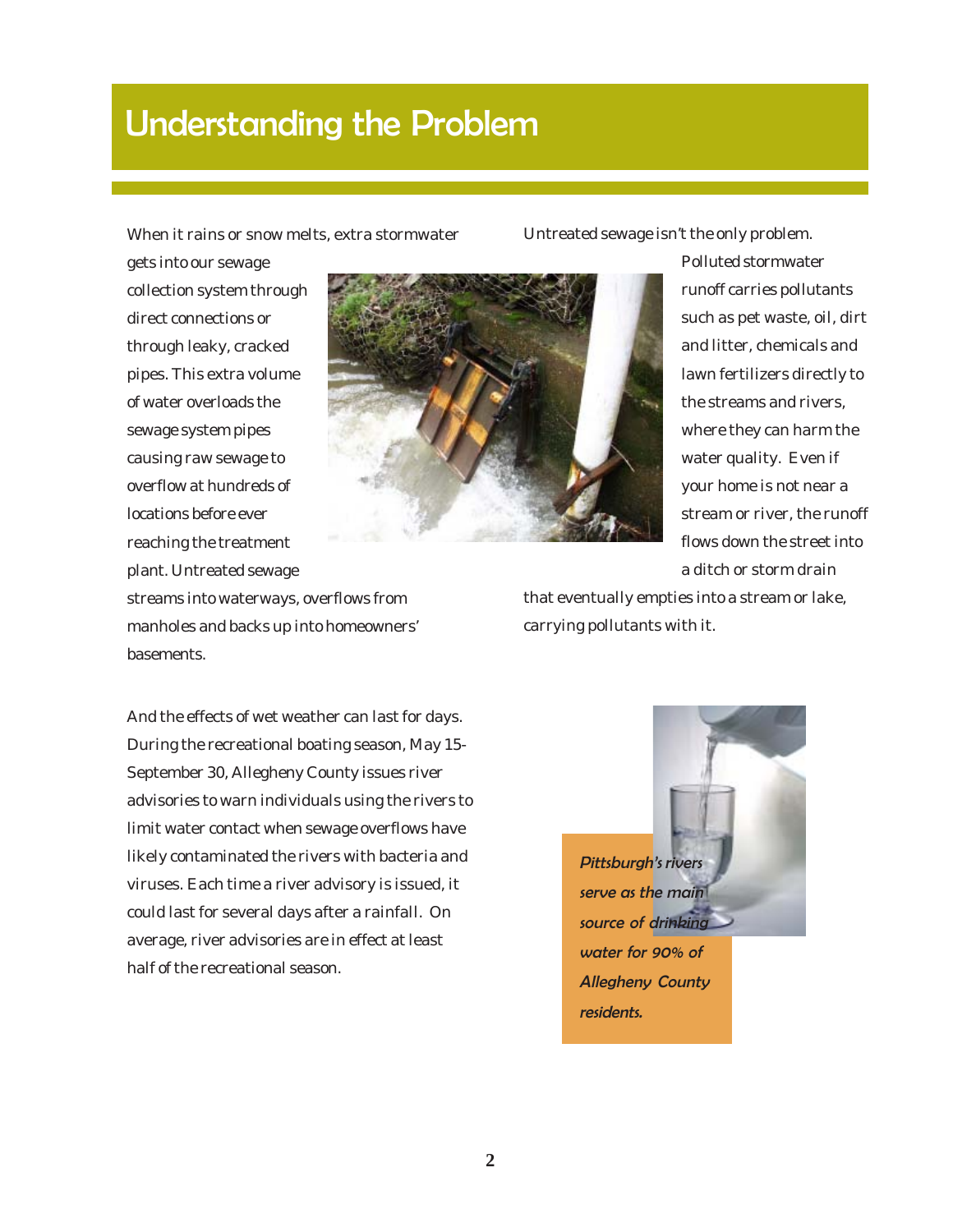### Solving the Problem

The good news is municipal officials across

collection system using global positioning satellite

Allegheny County have begun working cooperatively to solve the sewage and stormwater overflow problem. Communities in the ALCOSAN (Allegheny County Sanitary Authority) service area are working to comply with administrative consent orders signed in



technology and developing a regional flow monitoring plan, have been more costeffective when developed and implemented on a watershed basis. These projects also will give municipalities access to standardized,

2004 that require municipalities to map and assess the condition of 4,000 miles of sewer collection system, monitor the system's sewage (and stormwater) flow during dry and wet weather conditions and make critical repairs that will prevent raw sewage from overflowing into our waterways or backing up in homeowners' basements. These overflows violate the federal Clean Water Act.

By 2010, ALCOSAN communities will likely spend \$500 million collectively to comply with the current administrative consent orders. With the help of 3 Rivers Wet Weather, the region already has saved up to \$20 million dollars by tackling compliance activities cooperatively.

System-wide projects coordinated (and partially funded) by 3RWW, such as mapping the

consistent data to develop an effective long-term plan for operating and maintaining the region's sewage collection system in the decades to come.

In addition to complying with municipal consent orders, communities must also follow stormwater regulations that require them to reduce and manage stormwater runoff in their communities.

It's critical that we all take an active role in protecting our watershed. This guide is meant to provide homeowners with simple, yet effective ways to help manage stormwater beginning in our own backyards.

For more information on the wet weather issue, updates on local progress, and educational materials, visit www.3riverswetweather.org.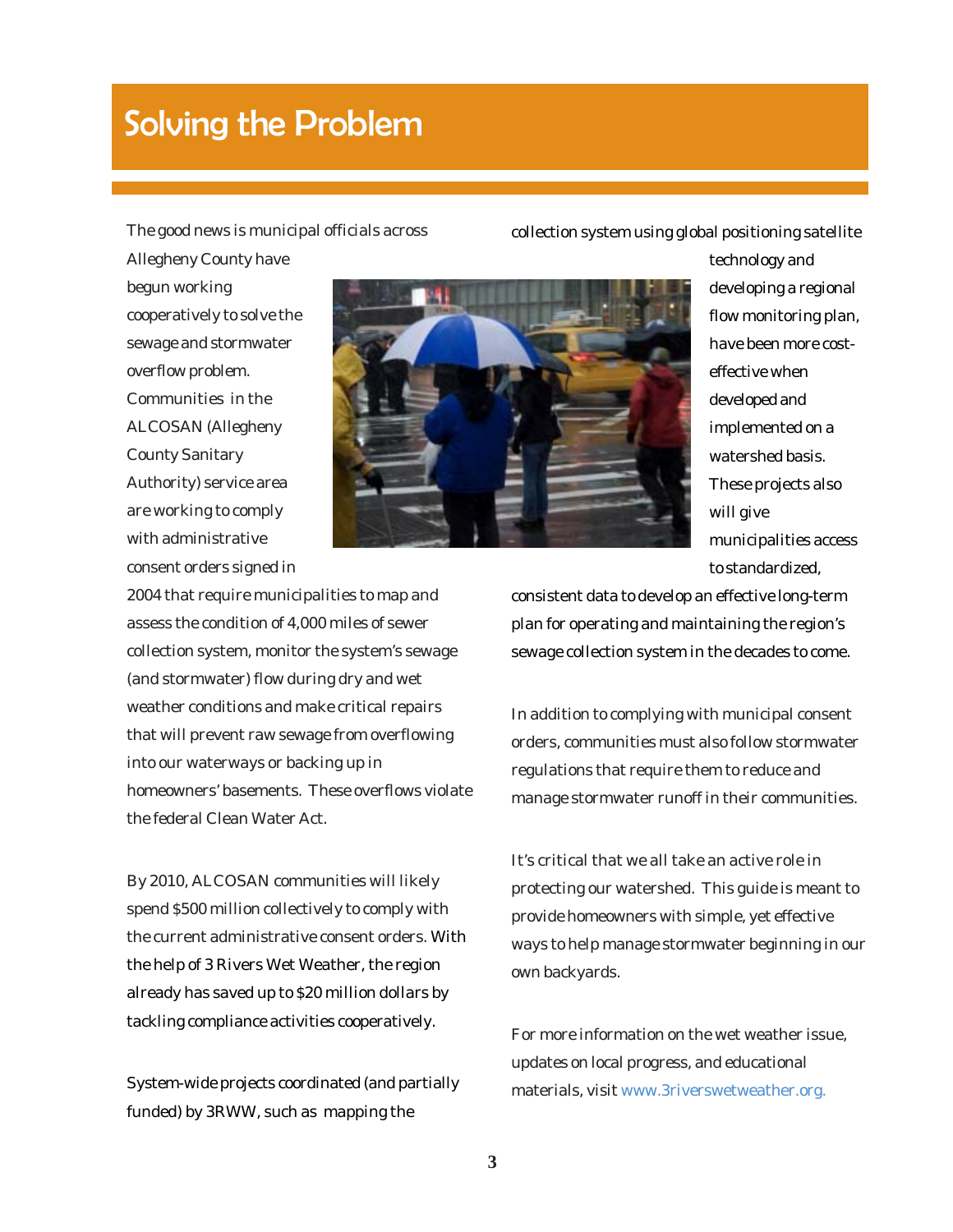### Lawn and Garden Care

• Use herbicides, pesticides and fertilizers sparingly. Lawns and many plants often do not need much fertilizer, if any at all. Inexpensive soil testing (under \$10) can help determine whether fertilization is even needed. Visit the Penn State Cooperative Extension web site for information on their soil fertility testing program (www.aasl.psu.edu/SSFT.HTM)\*\*



• Never fertilize before a rainstorm as the stormwater will carry pollutants down into the storm drains and into our waterways.

• Be sure fertilizer stays on the lawn. If it falls on paved surfaces (sidewalks, driveways, etc.), it will be picked up by stormwater during wet weather.

• Mix compost with your soil to reduce the amount of fertilizer necessary.

• Use environmentally friendly garden products. Organic fertilizers release nutrients more slowly. Visit www.TheGreenGuide.com.\*\* for more information. (Issue #107 of the newsletter includes an article on non-toxic lawn care.)

• Mow your lawn at the proper height. Grass thrives at three inches—it slows runoff, resists drought and needs less fertilizer. Mowing too close creates favorable conditions for weeds.

• Don't bag grass clippings. Leave them on the lawn as a natural fertilizer.

• Clean your lawn mower and/or spreader equipment on the lawn or other vegetated area, so chemicals and excess fertilizer can be absorbed into the ground. Never wash your equipment over a storm drain.

70 million pounds of active pesticide ingredients are applied to lawns in our country each year.

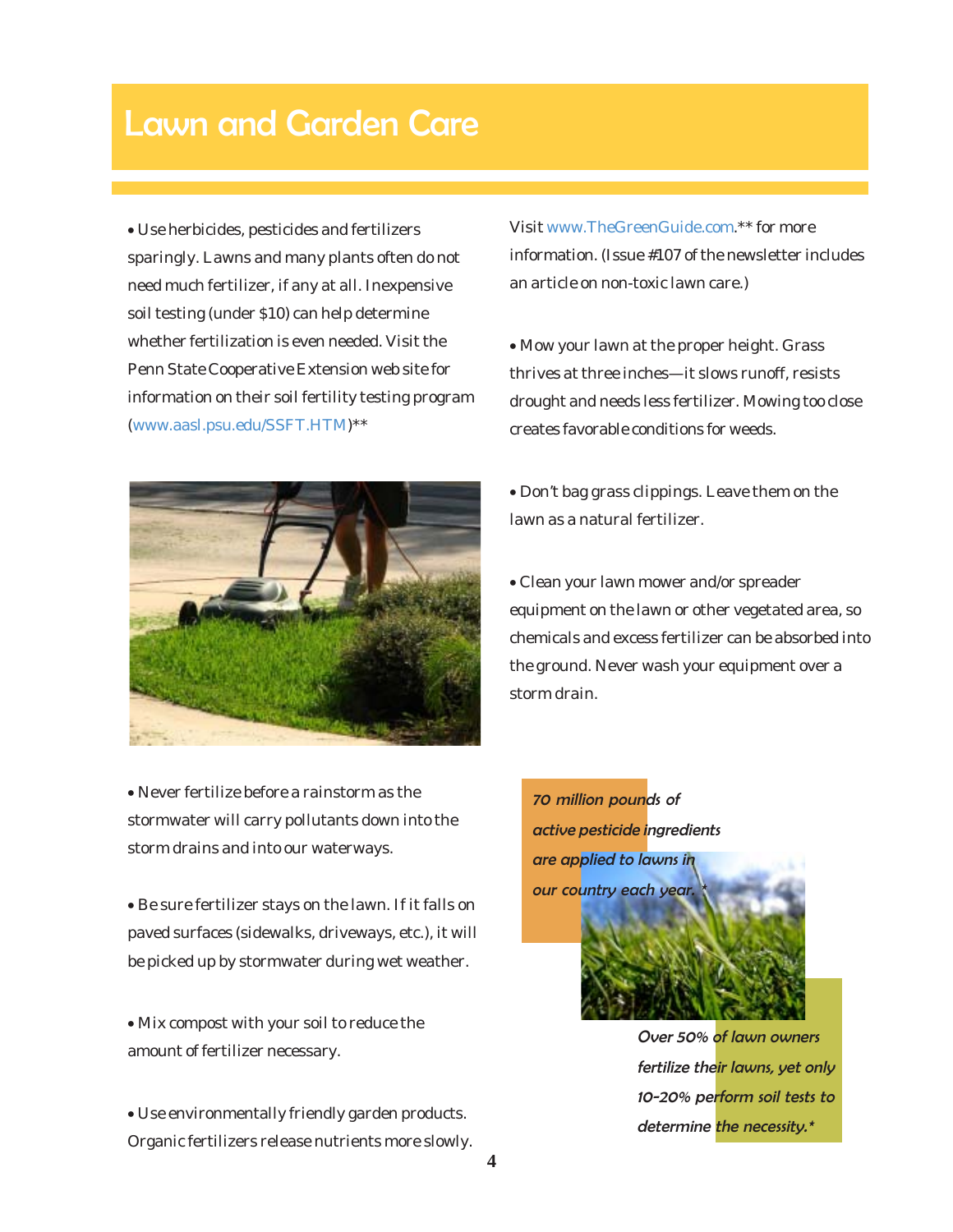### **Landscaping**

• Plant trees and other vegetation on your property. Depending on the species, a single tree can absorb hundreds of gallons of rainfall during a single storm. As a bonus, well-placed trees around your home can reduce air conditioning and winter heating bills. For guidelines on planting trees, visit www.arborday.org or www.americanforests.org.\*\*





• Use contained planters for flowers, shrubs, and ground cover. They can be used to absorb stormwater on sidewalks, parking areas, backyards and other impenetrable surfaces. Choose native drought and saturation-tolerant plants for containers. For more information on container gardening or creating your own planters, visit www.taunton.com, www.hgtv.com or www.diynetwork.com.\*\*

#### Did you know...

by 10-15%. (University of PA)

around a home can lower air conditioning bills by up to 50 reduce winter heating bills by up to 30 percent.

• Trees absorb stormwater. A city's urban forest can reduce percent. (USDA Forest Service)

• One inch of rain on a 1,000 square foot roof results in 625 gallons of stormwater.

• 27,200 gallons of water fall on a one-acre yard during a oneinch rainfall.\*

• 16 times more stormwater parking lot compared to a oneacre meadow.\*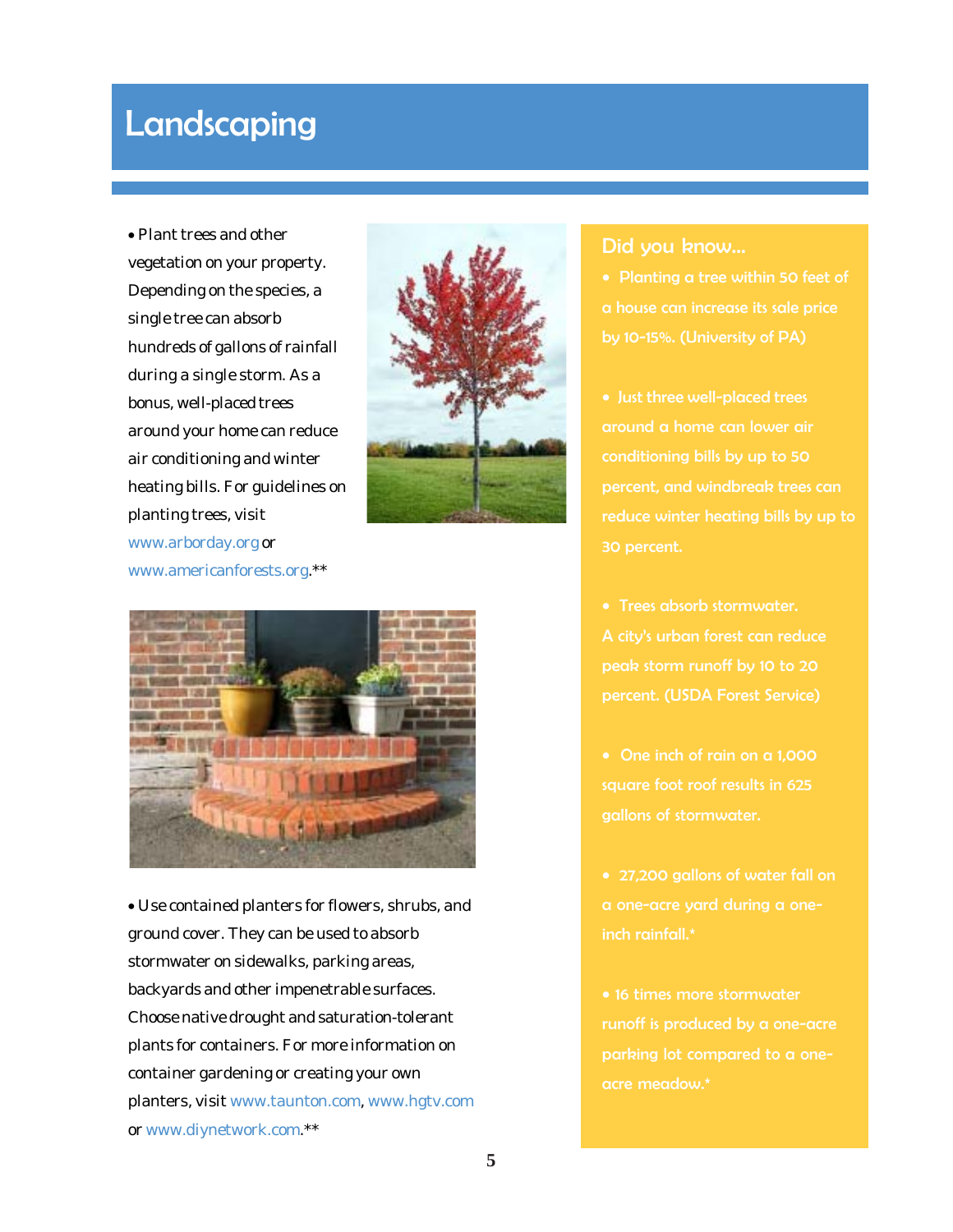### **Rainspouts**

• Check with your municipality to see if you need to disconnect your rainspouts from the sewer system. You may live in a community with a separate sanitary sewer system designed





to carry sewage in a separate set of pipes from stormwater. It is illegal for rainspouts (or any stormwater drain) to be connected to a separate

sanitary sewer system. Some communities have a combined system, which transports sewage and stormwater in the same set of pipes.

• Install a rain barrel. Whether you live in a community with a combined sewer system or a separate sanitary sewer system, rain barrels can help to reduce sewage overflows by capturing stormwater runoff from your roof. (You are collecting water that might normally get into and overwhelm the sewer system.) As an added bonus, you save money on your water bills and you have ready access to the perfect water source for your

garden during dry weather. You may be able to purchase a rain barrel at your local nursery, home improvement store or online. (While there are many online rain barrel distributors, here are a few we found: www.cleanairgardening.com, www.composters.com and www.riversides.com.\*\*

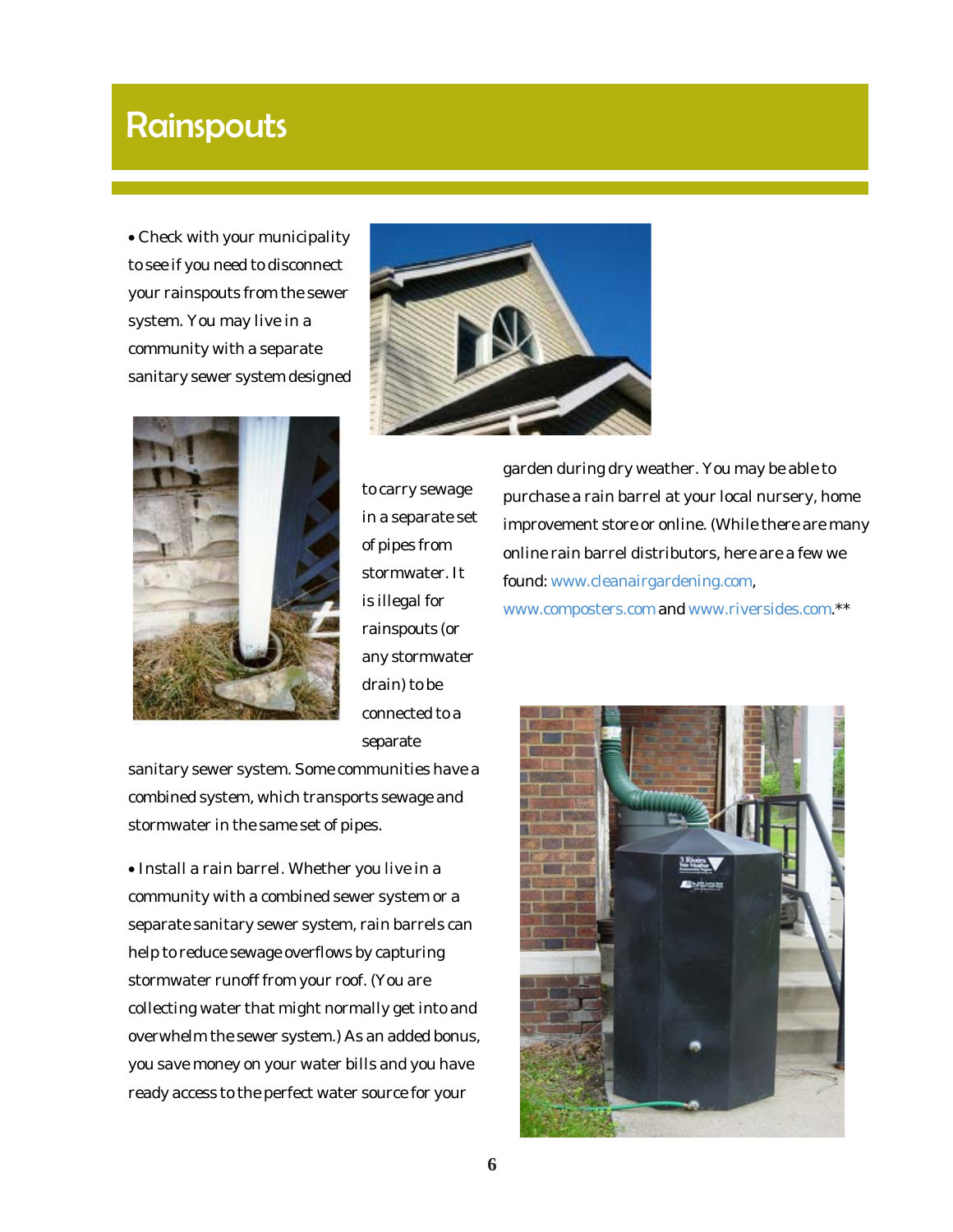# Vehicle Maintenance and Washing

• Keep your vehicle tuned to reduce oil use. Check it regularly for drips or oil leaks and fix them promptly.

• When changing oil or performing engine work, use a drip pan or drop cloth to capture solvents or oil.

• Use as little water as possible to clean spills, leaks and drips. Use rags and dry absorbent materials such as kitty litter.

• Recycle used motor oil. Many auto supply stores, car care centers and gas stations will accept used oil. Motor oil can also be taken to one of Southwestern Pennsylvania's household hazardous waste collection sites. Visit

www.prc.org for dates and locations.

• Never dump motor oil, antifreeze, transmission fluid or any other chemical on the ground, down a storm drain, catch basin or





• Take your vehicle to a commercial car wash to be cleaned, especially if you plan to clean the bottom of the car. Most car washes reuse water several times before sending it for treatment to the sewage treatment plant. Since the water is

treated, it prevents harmful phosphates (from the soap) and other pollutants (grease, oil) from getting into our waterways.

• If you wash your car at home, do it on gravel, grass or another penetrable surface, so the ground

can filter the dirty wash water naturally.

- Use a hose that turns off when unattended to save water.
- Use soap sparingly and try to use nonphosphate detergents. When you're done, empty the bucket of soapy water down the

sink, not on the pavement.

road ditch. It can be carried by stormwater runoff directly into our waterways.

> Recyclin<mark>g one gallon of the controller of the symptoperly each year. \*</mark> used oil can generate enough electricity to run the average household for almost 24 hours.

180 million gallons of used oil is disposed of



One quart of oil can pollute 250,000 gallons of a drinking water source.\*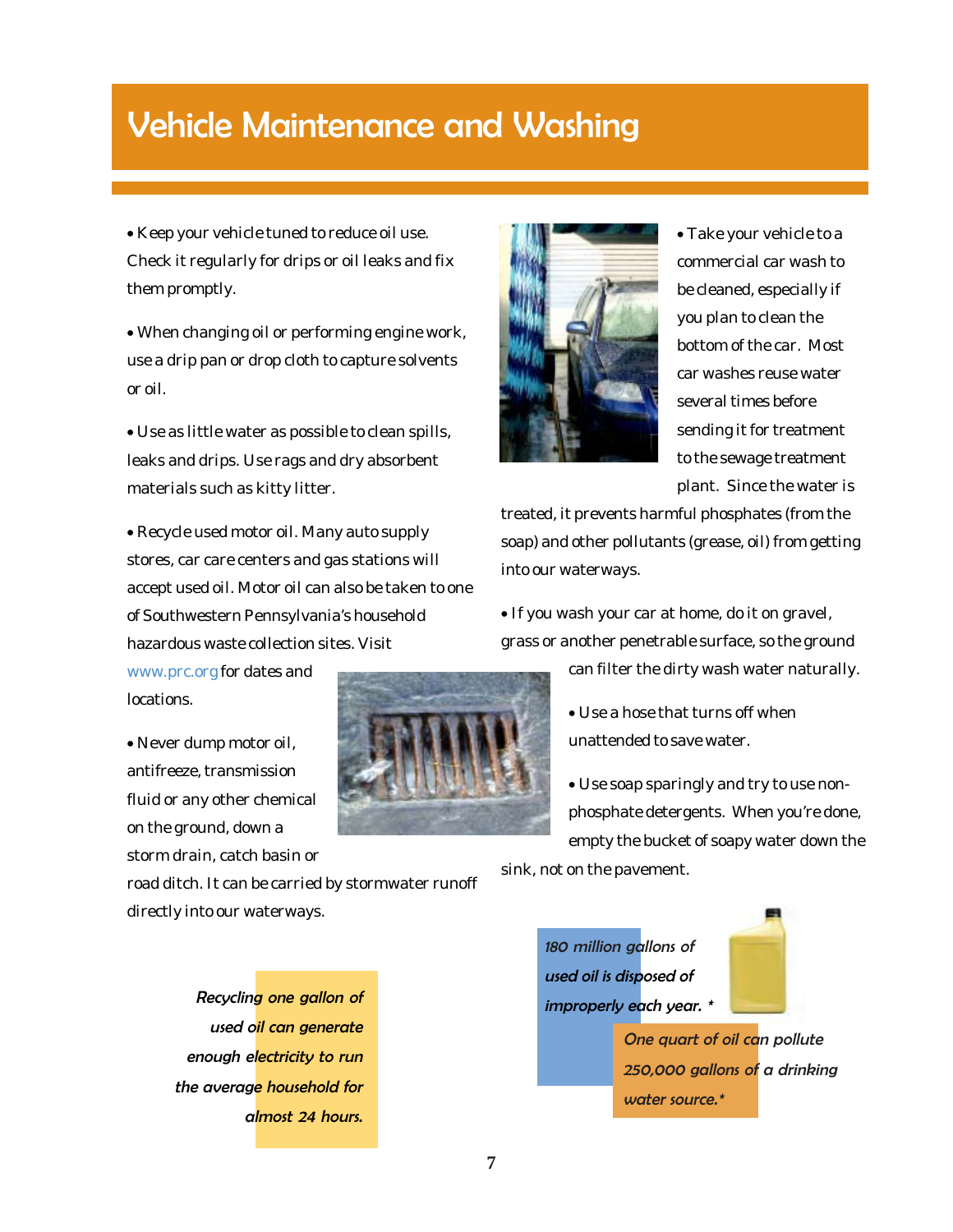## Pet Waste and Trash

• Scoop the poop. When taking your dog for a walk, carry a small bag and scoop for collecting pet waste to prevent it from being washed into our waterways during a rainstorm.

Southwestern Pennsylvania Household Hazardous Collection Days. The following materials are accepted: aerosol cans; automotive fluids (motor oil, transmission fluid, antifreeze, kerosene, brake fluid); batteries (household, automotive); chemistry sets; cleaners (ammonia, drain openers, acid cleaners, oven

cleaners); mercury thermometers; paint products (latex, oil based, alkyd based, arts/crafts chemicals, rust preservatives, creosote, water sealers, paint thinners, furniture strippers); pesticides/garden (rodent killers, insecticides,

mothballs, fertilizer); photo chemicals; pool chemicals.

weed killers,



According to the U.S. Environmental Protection Agency, an average home can easily accumulate 100 pounds of household hazardous waste.

• When possible, flush the pet waste down the toilet, so it will be treated at a sewage treatment plant.

• Dig a small trench in your yard, toss the waste in the trench, and cover it with a layer of leaves, grass clippings and dirt.

• Don't litter. Everything thrown on the ground—



gum and gum wrappers, cups, cigarette butts, etc.—can be carried by stormwater runoff directly into our streams and rivers. This type of pollution is one of the most easily prevented.

• Carry a small bag for trash in your vehicle to eliminate the temptation to throw litter out the window.

• Dispose properly of household hazardous products, typically found in the kitchen, bathroom, garage, workshop and garden.

• Contact the Pennsylvania Resources Council (www.prc.com) for dates and locations of the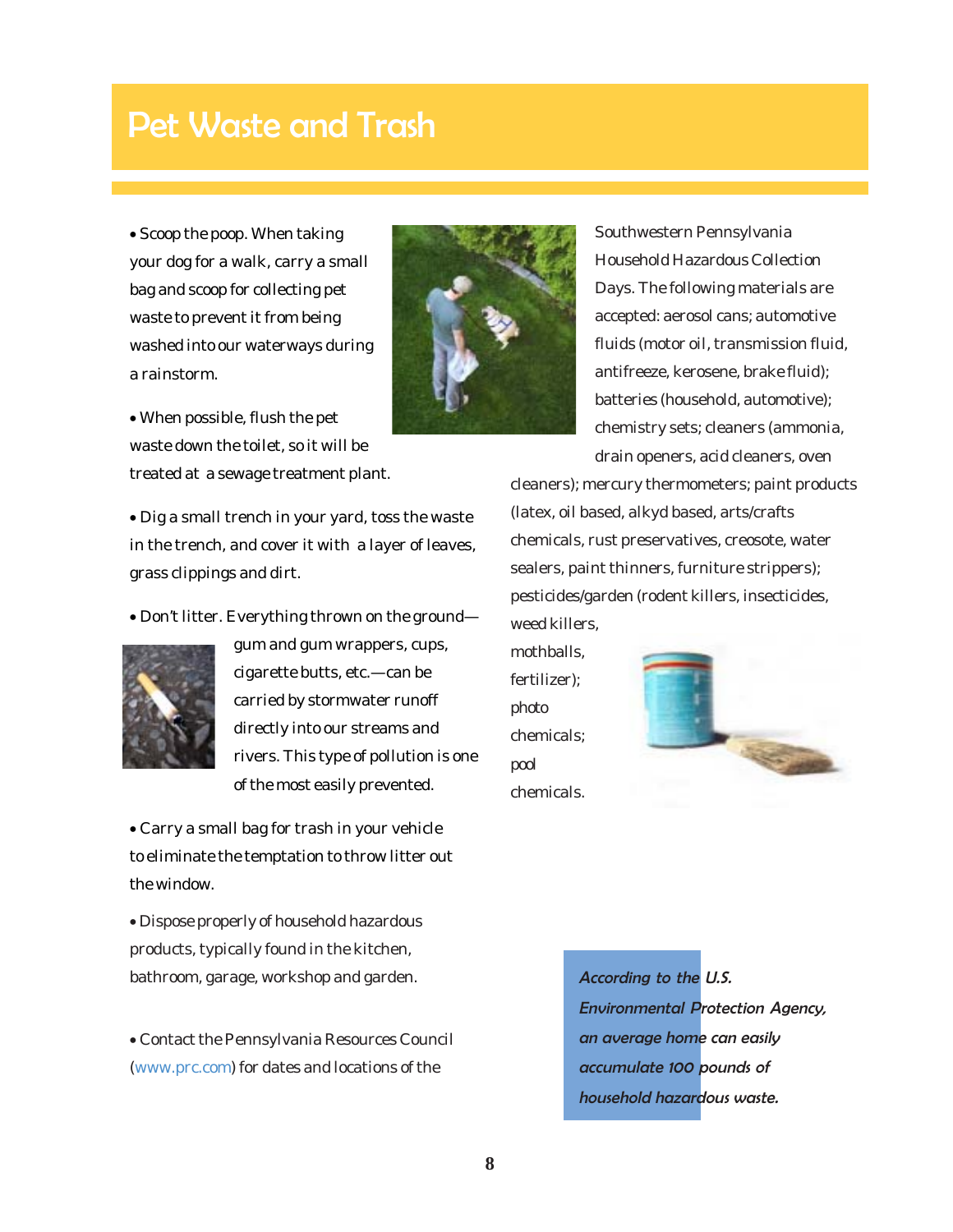### About 3 Rivers Wet Weather

3 Rivers Wet Weather (3RWW) was created in 1998 to support municipalities in Allegheny County in tackling the region's wet weather problem. Founded jointly by the Allegheny County Health Department (ACHD) and the Allegheny County Sanitary Authority (ALCOSAN), 3 Rivers Wet Weather is funded by federal, state and local resources.

The nonprofit organization is committed to improving the quality of Allegheny County's water resources by helping communities address untreated sewage and stormwater overflowing into the region's waterways. To promote the most cost-effective, long-term, sustainable solutions, 3RWW provides financial grants, advocates inter-municipal partnerships, coordinates regional, system-wide projects and educates the public.

In 2001, 3RWW organized municipal officials from each of the ALCOSAN communities into three basin groups east, north and south of Pittsburgh's three rivers. The Eastern, Northern and Southern Basin Groups has since met regularly to learn about new regulations, share resources and begin developing strategies for costeffective basin-wide solutions to sewer system rehabilitation. The Basin Groups are also charged with exploring regionalization options for managing and operating the municipal collection system in the future.

In early 2004, communities signed an Administrative Consent Order from the Environmental Protection Agency identifying initial activities for correcting the sewage overflow problem. 3 Rivers Wet Weather helped facilitate the communication and process between these municipalities and the regulatory agencies, and will continue to help communities coordinate the assessment and evaluation activities outlined in the orders.

With the cooperation and involvement of communities throughout the ALCOSAN service area, 3 Rivers Wet Weather is committed to finding and implementing a regional solution to the wet weather overflow problem.